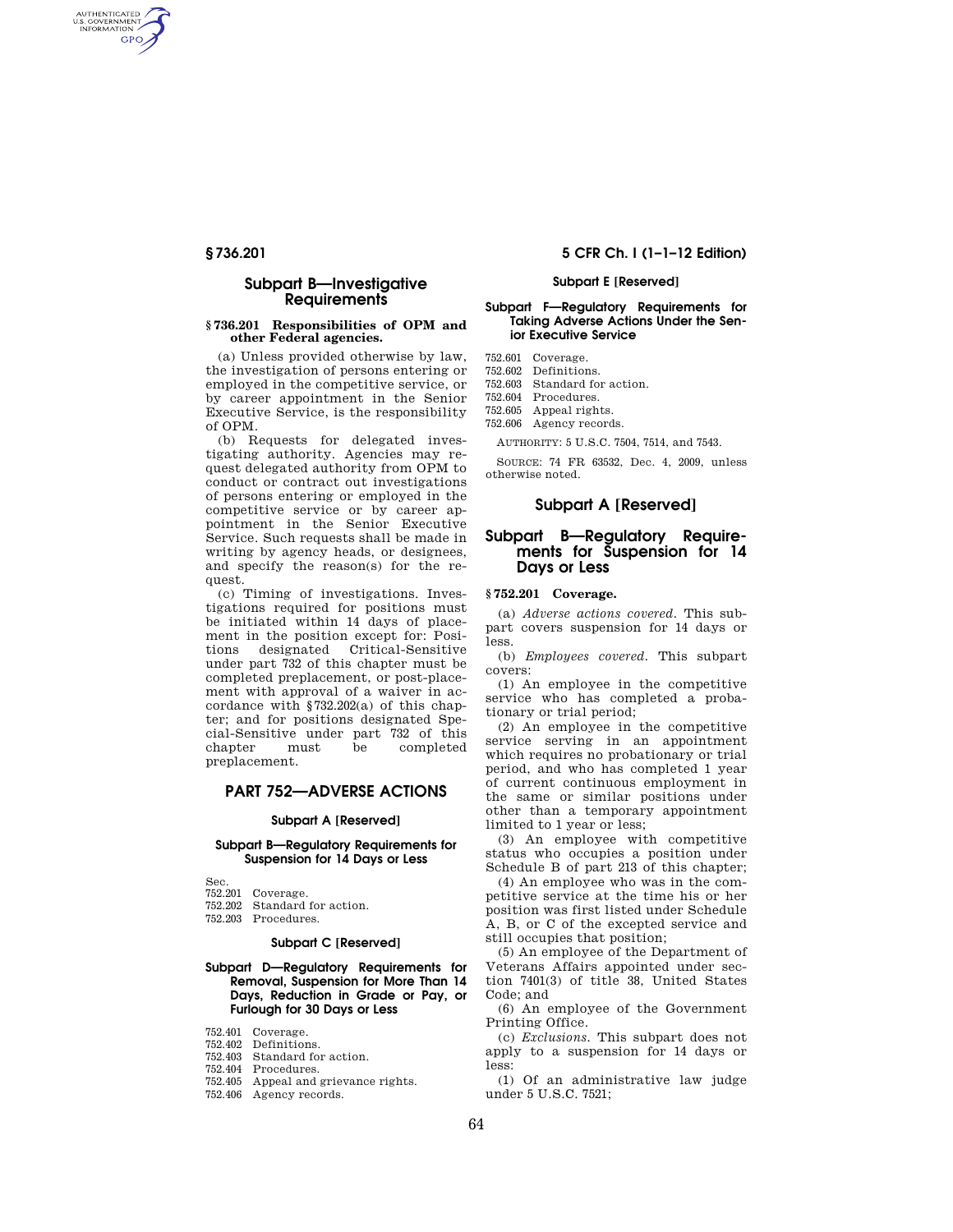(2) Taken for national security reasons under 5 U.S.C. 7532;

(3) Taken under any other provision of law which excepts the action from subchapter I, chapter 75, of title 5, U.S. Code;

(4) Of a reemployed annuitant; or

(5) Of a National Guard Technician.

(d) *Definitions.* In this subpart—

*Current continuous employment* means a period of employment immediately preceding a suspension action without a break in Federal civilian employment of a workday.

*Day* means a calendar day.

*Similar positions* means positions in which the duties performed are similar in nature and character and require substantially the same or similar qualifications, so that the incumbent could be interchanged between the positions without significant training or undue interruption to the work.

*Suspension* means the placing of an employee, for disciplinary reasons, in a temporary status without duties and pay.

#### **§ 752.202 Standard for action.**

(a) An agency may take action under this subpart for such cause as will promote the efficiency of the service as set forth in 5 U.S.C. 7503(a).

(b) An agency may not take a suspension against an employee on the basis of any reason prohibited by 5 U.S.C. 2302.

### **§ 752.203 Procedures.**

(a) *Statutory entitlements.* An employee under this subpart whose suspension is proposed under this subpart is entitled to the procedures provided in 5 U.S.C. 7503(b).

(b) *Notice of proposed action.* The notice must state the specific reason(s) for the proposed action, and inform the employee of his or her right to review the material which is relied on to support the reasons for action given in the notice.

(c) *Employee's answer.* The employee must be given a reasonable time, but not less than 24 hours, to answer orally and in writing and to furnish affidavits and other documentary evidence in support of the answer.

(d) *Representation.* An employee covered by this subpart is entitled to be represented by an attorney or other representative. An agency may disallow as an employee's representative an individual whose activities as representative would cause a conflict of interest or position, or an employee of the agency whose release from his or her official position would give rise to unreasonable costs or whose priority work assignments preclude his or her release.

(e) *Agency decision.* (1) In arriving at its decision, the agency will consider only the reasons specified in the notice of proposed action and any answer of the employee or his or her representative, or both, made to a designated official.

(2) The agency must specify in writing the reason(s) for the decision and advise the employee of any grievance rights under paragraph (f) of this section. The agency must deliver the notice of decision to the employee on or before the effective date of the action.

(f) *Grievances.* The employee may file a grievance through an agency administrative grievance system (if applicable) or, if the suspension falls within the coverage of an applicable negotiated grievance procedure, an employee in an exclusive bargaining unit may file a grievance only under that procedure. Sections 7114(a)(5) and  $7121(b)(1)(C)$  of title 5, U.S. Code, and the terms of any collective bargaining agreement, govern representation for employees in an exclusive bargaining unit who grieve a suspension under this subpart through the negotiated grievance procedure.

(g) *Agency records.* The agency must maintain copies of, and will furnish to the Merit Systems Protection Board and to the employee upon their request, the following documents:

(1) Notice of the proposed action;

(2) Employee's written reply, if any;

(3) Summary of the employee's oral reply, if any;

(4) Notice of decision; and

(5) Any order effecting the suspension, together with any supporting material.

# **Subpart C [Reserved]**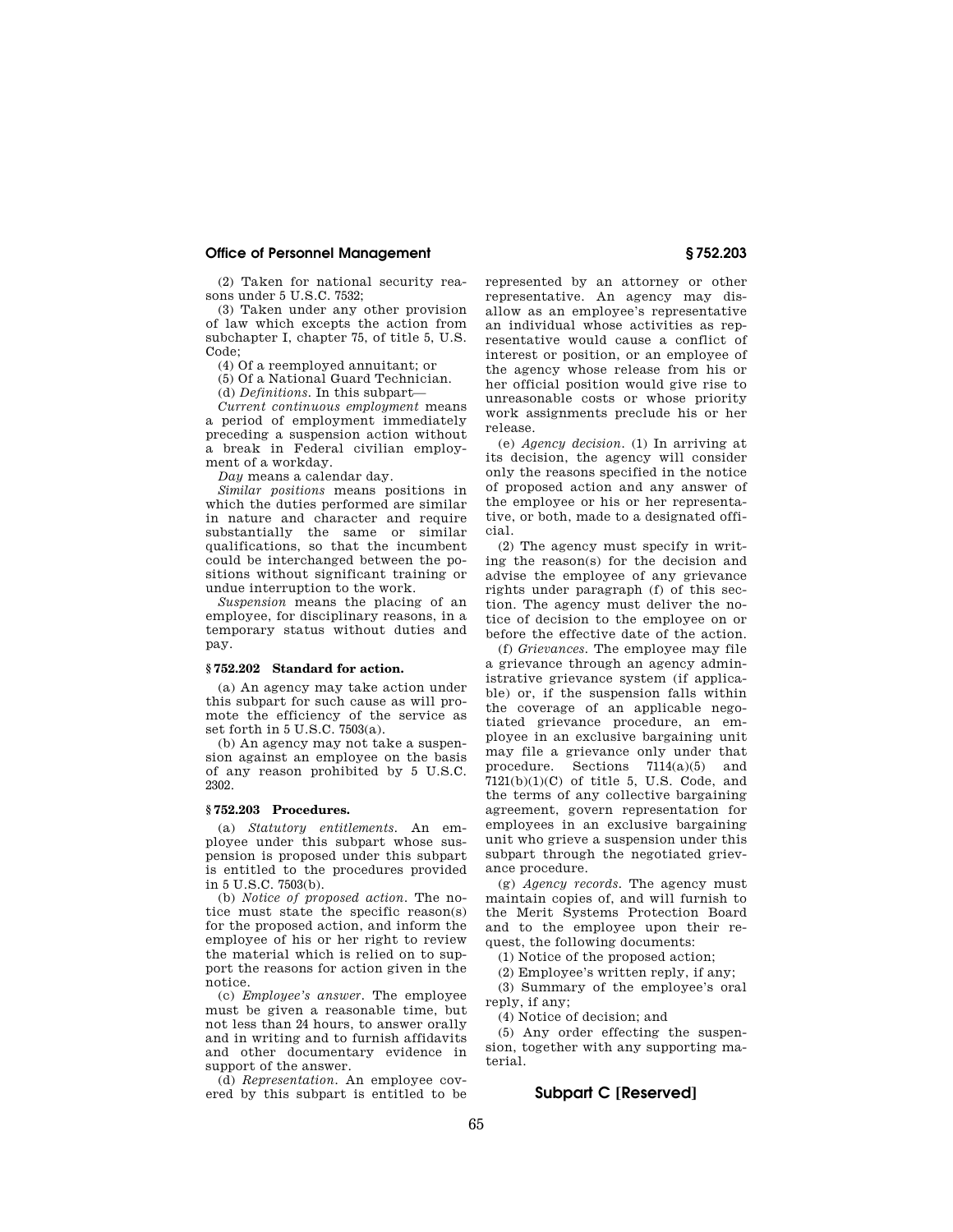## **§ 752.401 5 CFR Ch. I (1–1–12 Edition)**

# **Subpart D—Regulatory Requirements for Removal, Suspension for More Than 14 Days, Reduction in Grade or Pay, or Furlough for 30 Days or Less**

## **§ 752.401 Coverage.**

(a) *Adverse actions covered.* This subpart applies to the following actions: (1) Removals;

(2) Suspensions for more than 14

days, including indefinite suspensions; (3) Reductions in grade;

(4) Reductions in pay; and

(5) Furloughs of 30 days or less.

(b) *Actions excluded.* This subpart does not apply to:

(1) An action imposed by the Merit Systems Protection Board under the authority of 5 U.S.C. 1215;

(2) The reduction in grade of a supervisor or manager who has not completed the probationary period under 5 U.S.C.  $3321(a)(2)$  if such a reduction is to the grade held immediately before becoming a supervisor or manager;

(3) A reduction-in-force action under 5 U.S.C. 3502;

(4) A reduction in grade or removal under 5 U.S.C. 4303;

(5) An action against an administrative law judge under 5 U.S.C. 7521;

(6) A suspension or removal under 5 U.S.C. 7532;

(7) Actions taken under any other provision of law which excepts the action from subchapter II of chapter 75 of title 5, United States Code;

(8) Action that entitles an employee to grade retention under part 536 of this chapter, and an action to terminate this entitlement;

(9) A voluntary action by the employee;

(10) Action taken or directed by the Office of Personnel Management under part 731 of this chapter;

(11) Termination of appointment on the expiration date specified as a basic condition of employment at the time the appointment was made;

(12) Action that terminates a temporary or term promotion and returns the employee to the position from which temporarily promoted, or to a different position of equivalent grade and pay, if the agency informed the employee that it was to be of limited duration;

(13) Cancellation of a promotion to a

position not classified prior to the promotion;

(14) Placement of an employee serving on an intermittent or seasonal basis in a temporary nonduty, nonpay status in accordance with conditions established at the time of appointment; or

(15) Reduction of an employee's rate of basic pay from a rate that is contrary to law or regulation, including a reduction necessary to comply with the amendments made by Public Law 108– 411, regarding pay-setting under the General Schedule and Federal Wage System and regulations implementing those amendments.

(c) *Employees covered.* This subpart covers:

(1) A career or career conditional employee in the competitive service who is not serving a probationary or trial period;

(2) An employee in the competitive service who has completed 1 year of current continuous service under other than a temporary appointment limited to 1 year or less;

(3) An employee in the excepted service who is a preference eligible in an Executive agency as defined at section 105 of title 5, United States Code, the U.S. Postal Service, or the Postal Regulatory Commission and who has completed 1 year of current continuous service in the same or similar positions;

(4) A Postal Service employee covered by Public Law 100–90 who has completed 1 year of current continuous service in the same or similar positions and who is either a supervisory or management employee or an employee engaged in personnel work in other than a purely nonconfidential clerical capacity;

(5) An employee in the excepted service who is a nonpreference eligible in an Executive agency as defined at section 105 of title, 5, United States Code, and who has completed 2 years of current continuous service in the same or similar positions under other than a temporary appointment limited to 2 years or less;

(6) An employee with competitive status who occupies a position in Schedule B of part 213 of this chapter;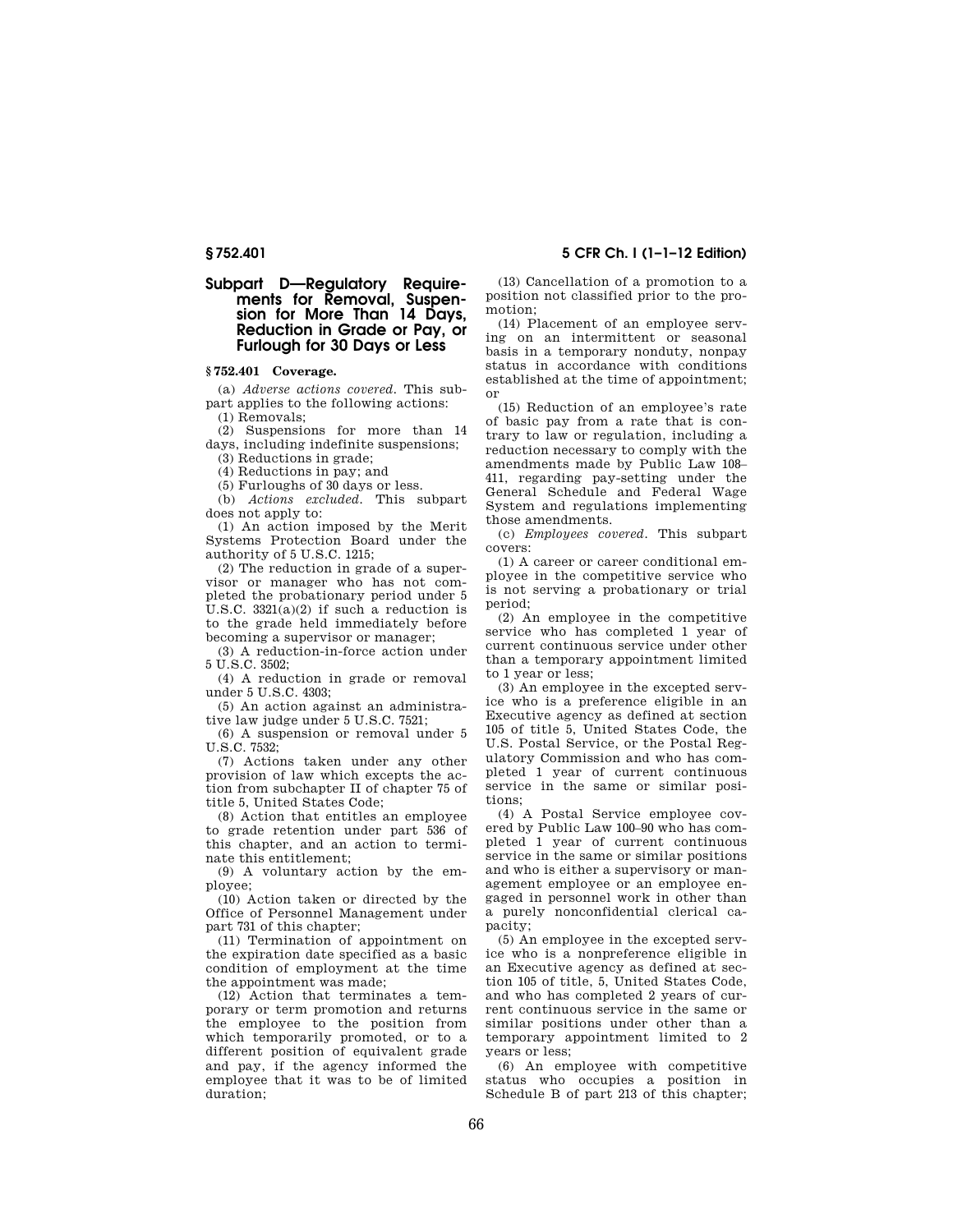(7) An employee who was in the competitive service at the time his or her position was first listed under Schedule A, B, or C of the excepted service and who still occupies that position;

(8) An employee of the Department of Veterans Affairs appointed under section 7401(3) of title 38, United States Code; and

(9) An employee of the Government Printing Office.

(d) *Employees excluded.* This subpart does not apply to:

(1) An employee whose appointment is made by and with the advice and consent of the Senate;

(2) An employee whose position has been determined to be of a confidential, policy-determining, policy-making, or policy-advocating character by the President for a position that the President has excepted from the competitive service; the Office of Personnel Management for a position that the Office has excepted from the competitive service (Schedule C); or the President or the head of an agency for a position excepted from the competitive service by statute;

(3) A Presidential appointee;

(4) A reemployed annuitant;

(5) A technician in the National Guard described in section 8337(h)(1) of title 5, United States Code, who is employed under section 709(a) of title 32, United States Code;

(6) A Foreign Service member as described in section 103 of the Foreign Service Act of 1980;

(7) An employee of the Central Intelligence Agency or the Government Accountability Office;

(8) An employee of the Veterans Health Administration (Department of Veterans Affairs) in a position which has been excluded from the competitive service by or under a provision of title 38, United States Code, unless the employee was appointed to the position under section 7401(3) of title 38, United States Code;

(9) A nonpreference eligible employee with the U.S. Postal Service, the Postal Regulatory Commission, the Panama Canal Commission, the Tennessee Valley Authority, the Federal Bureau of Investigation, the National Security Agency, the Defense Intelligence Agency, or any other intelligence component of the Department of Defense (as defined in section 1614 of title 10, United States Code), or an intelligence activity of a military department covered under subchapter I of chapter 83 of title 10, United States Code;

(10) An employee described in section 5102(c)(11) of title 5, United States Code, who is an alien or noncitizen occupying a position outside the United States;

(11) A nonpreference eligible employee serving a probationary or trial period under an initial appointment in the excepted service pending conversion to the competitive service, unless he or she meets the requirements of paragraph (c)(5) of this section;

(12) An employee whose agency or position has been excluded from the appointing provisions of title 5, United States Code, by separate statutory authority in the absence of any provision to place the employee within the coverage of chapter 75 of title 5, United States Code; and

(13) An employee in the competitive service serving a probationary or trial period, unless he or she meets the requirements of paragraph (c)(2) of this section.

#### **§ 752.402 Definitions.**

In this subpart—

*Current continuous employment* means a period of employment or service immediately preceding an adverse action without a break in Federal civilian employment of a workday.

*Day* means a calendar day.

*Furlough* means the placing of an employee in a temporary status without duties and pay because of lack of work or funds or other nondisciplinary reasons.

*Grade* means a level of classification under a position classification system.

*Indefinite suspension* means the placing of an employee in a temporary status without duties and pay pending investigation, inquiry, or further agency action. The indefinite suspension continues for an indeterminate period of time and ends with the occurrence of the pending conditions set forth in the notice of action which may include the completion of any subsequent administrative action.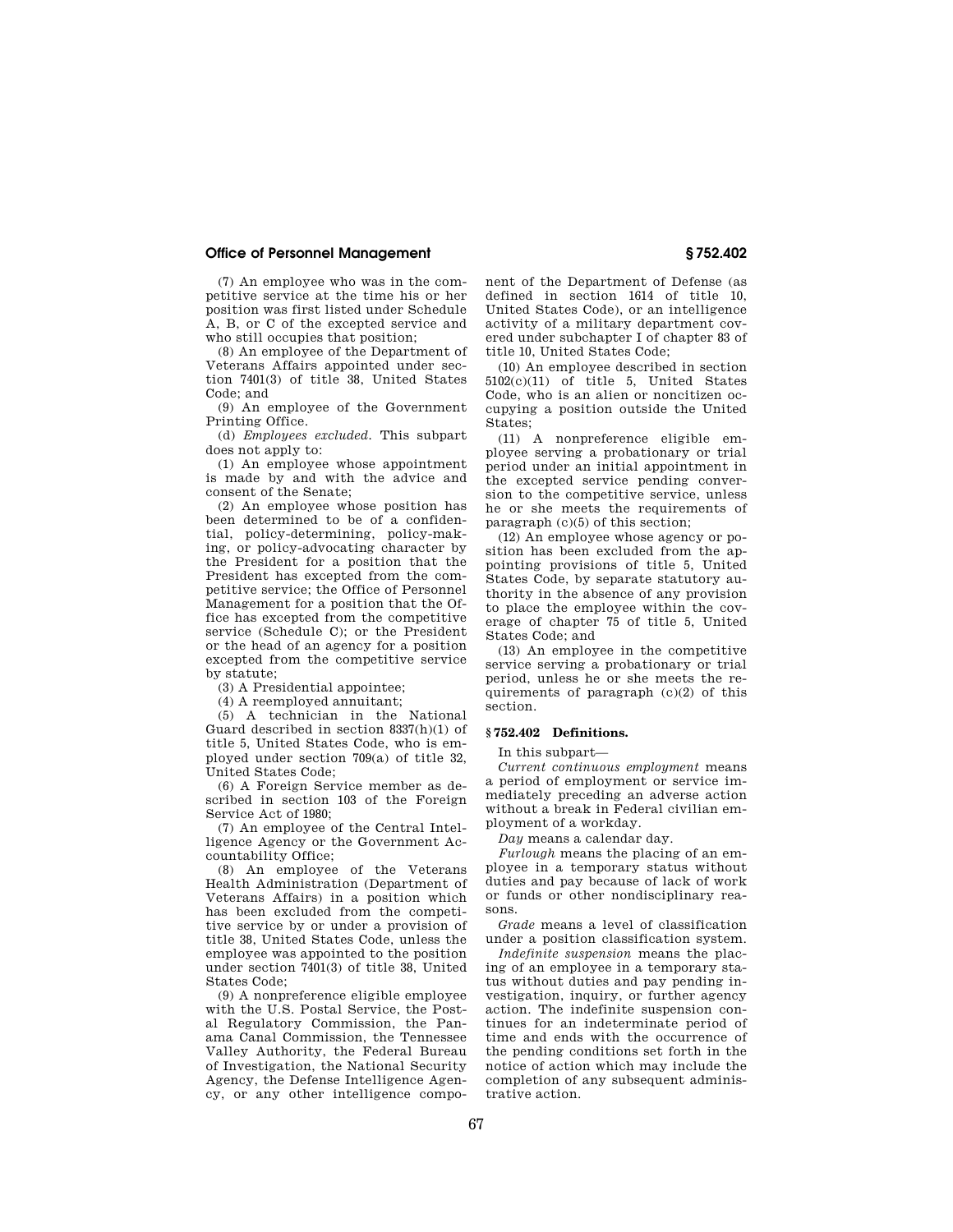*Pay* means the rate of basic pay fixed by law or administrative action for the position held by the employee, that is, the rate of pay before any deductions and exclusive of additional pay of any kind.

*Similar positions* means positions in which the duties performed are similar in nature and character and require substantially the same or similar qualifications, so that the incumbent could be interchanged between the positions without significant training or undue interruption to the work.

*Suspension* means the placing of an employee, for disciplinary reasons, in a temporary status without duties and pay for more than 14 days.

#### **§ 752.403 Standard for action.**

(a) An agency may take an adverse action, including a performance-based adverse action or an indefinite suspension, under this subpart only for such cause as will promote the efficiency of the service.

(b) An agency may not take an adverse action against an employee on the basis of any reason prohibited by 5 U.S.C. 2302.

## **§ 752.404 Procedures.**

(a) *Statutory entitlements.* An employee against whom action is proposed under this subpart is entitled to the procedures provided in 5 U.S.C. 7513(b).

(b) *Notice of proposed action.* (1) An employee against whom an action is proposed is entitled to at least 30 days' advance written notice unless there is an exception pursuant to paragraph (d) of this section. The notice must state the specific reason(s) for the proposed action, and inform the employee of his or her right to review the material which is relied on to support the reasons for action given in the notice.

(2) When some but not all employees in a given competitive level are being furloughed, the notice of proposed action must state the basis for selecting a particular employee for furlough, as well as the reasons for the furlough.

(3) Under ordinary circumstances, an employee whose removal or suspension, including indefinite suspension, has been proposed will remain in a duty status in his or her regular position during the advance notice period. In

**§ 752.403 5 CFR Ch. I (1–1–12 Edition)** 

those rare circumstances where the agency determines that the employee's continued presence in the workplace during the notice period may pose a threat to the employee or others, result in loss of or damage to Government property, or otherwise jeopardize legitimate Government interests, the agency may elect one or a combination of the following alternatives:

(i) Assigning the employee to duties where he or she is no longer a threat to safety, the agency mission, or to Government property;

(ii) Allowing the employee to take leave, or carrying him or her in an appropriate leave status (annual, sick, leave without pay, or absence without leave) if the employee has absented himself or herself from the worksite without requesting leave;

(iii) Curtailing the notice period when the agency can invoke the provisions of paragraph (d)(1) of this section; or

(iv) Placing the employee in a paid, nonduty status for such time as is necessary to effect the action.

(c) *Employee's answer.* (1) An employee may answer orally and in writing except as provided in paragraph  $(c)(2)$  of this section. The agency must give the employee a reasonable amount of official time to review the material relied on to support its proposed action, to prepare an answer orally and in writing, and to secure affidavits, if the employee is in an active duty status. The agency may require the employee to furnish any answer to the proposed action, and affidavits and other documentary evidence in support of the answer, within such time as would be reasonable, but not less than 7 days.

(2) The agency will designate an official to hear the employee's oral answer who has authority either to make or recommend a final decision on the proposed adverse action. The right to answer orally in person does not include the right to a formal hearing with examination of witnesses unless the agency provides for such hearing in its regulations. Under 5 U.S.C. 7513(c), the agency may, in its regulations, provide a hearing in place of or in addition to the opportunity for written and oral answer.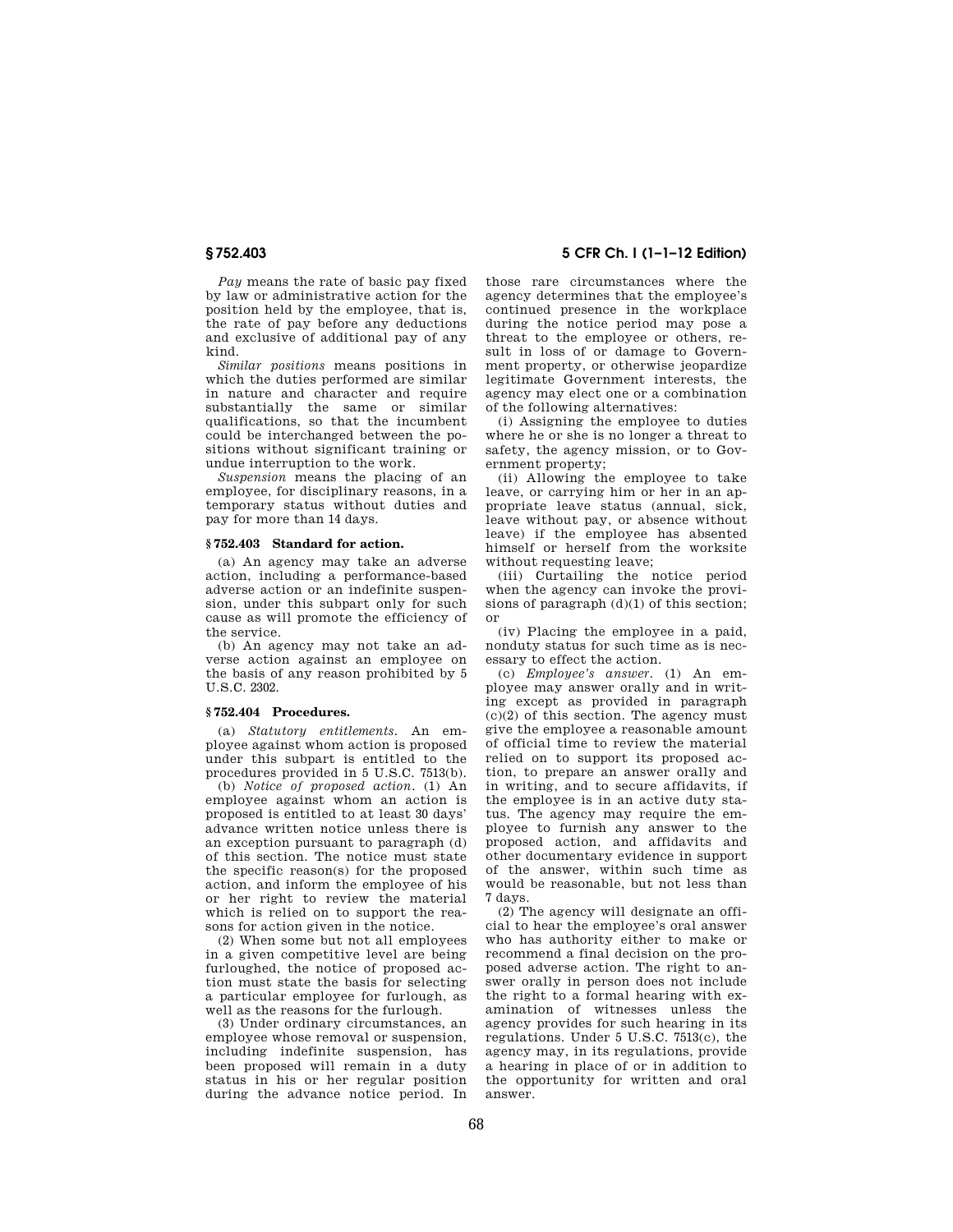(3) If the employee wishes the agency to consider any medical condition which may contribute to a conduct, performance, or leave problem, the employee must be given a reasonable time to furnish medical documentation (as defined in §339.104 of this chapter) of the condition. Whenever possible, the employee will supply such documentation within the time limits allowed for an answer.

(d) *Exceptions.* (1) Section 7513(b) of title 5, U.S. Code, authorizes an exception to the 30 days' advance written notice when the agency has reasonable cause to believe that the employee has committed a crime for which a sentence of imprisonment may be imposed and is proposing a removal or suspension, including indefinite suspension. This notice exception is commonly referred to as the ''crime provision.'' This provision may be invoked even in the absence of judicial action.

(2) The advance written notice and opportunity to answer are not required for furlough without pay due to unforeseeable circumstances, such as sudden breakdowns in equipment, acts of God, or sudden emergencies requiring immediate curtailment of activities.

(e) *Representation.* Section 7513(b)(3) of title 5, U.S. Code, provides that an employee covered by this part is entitled to be represented by an attorney or other representative. An agency may disallow as an employee's representative an individual whose activities as representative would cause a conflict of interest or position, or an employee of the agency whose release from his or her official position would give rise to unreasonable costs or whose priority work assignments preclude his or her release.

(f) *Agency review of medical information.* When medical information is supplied by the employee pursuant to paragraph (c)(3) of this section, the agency may, if authorized, require a medical examination under the criteria of §339.301 of this chapter, or otherwise, at its option, offer a medical examination in accordance with the criteria of §339.302 of this chapter. If the employee has the requisite years of service under the Civil Service Retirement System or the Federal Employees' Retirement System, the agency must provide information concerning disability retirement. The agency must be aware of the affirmative obligations of the provisions of 29 CFR 1614.203, which require reasonable accommodation of a qualified individual with a disability.

(g) *Agency decision.* (1) In arriving at its decision, the agency will consider only the reasons specified in the notice of proposed action and any answer of the employee or his or her representative, or both, made to a designated official and any medical documentation reviewed under paragraph (f) of this section.

(2) The notice must specify in writing the reasons for the decision and advise the employee of any appeal or grievance rights under §752.405 of this part. The agency must deliver the notice of decision to the employee on or before the effective date of the action.

(h) *Applications for disability retirement.* Section 831.1204(e) of this chapter provides that an employee's application for disability retirement need not delay any other appropriate personnel action. Section 831.1205 and §844.202 of this chapter set forth the basis under which an agency must file an application for disability retirement on behalf of an employee.

#### **§ 752.405 Appeal and grievance rights.**

(a) *Appeal rights.* Under the provisions of 5 U.S.C. 7513(d), an employee against whom an action is taken under this subpart is entitled to appeal to the Merit Systems Protection Board.

(b) *Grievance rights.* As provided at 5 U.S.C. 7121(e)(1), if a matter covered by this subpart falls within the coverage of an applicable negotiated grievance procedure, an employee may elect to file a grievance under that procedure or appeal to the Merit Systems Protection Board under 5 U.S.C. 7701, but not<br>both. Sections  $7114(a)(5)$  and Sections  $7114(a)(5)$  and  $7121(b)(1)(C)$  of title 5, U.S. Code, and the terms of an applicable collective bargaining agreement, govern representation for employees in an exclusive bargaining unit who grieve a matter under this subpart through the negotiated grievance procedure.

#### **§ 752.406 Agency records.**

The agency must maintain copies of, and will furnish to the Merit Systems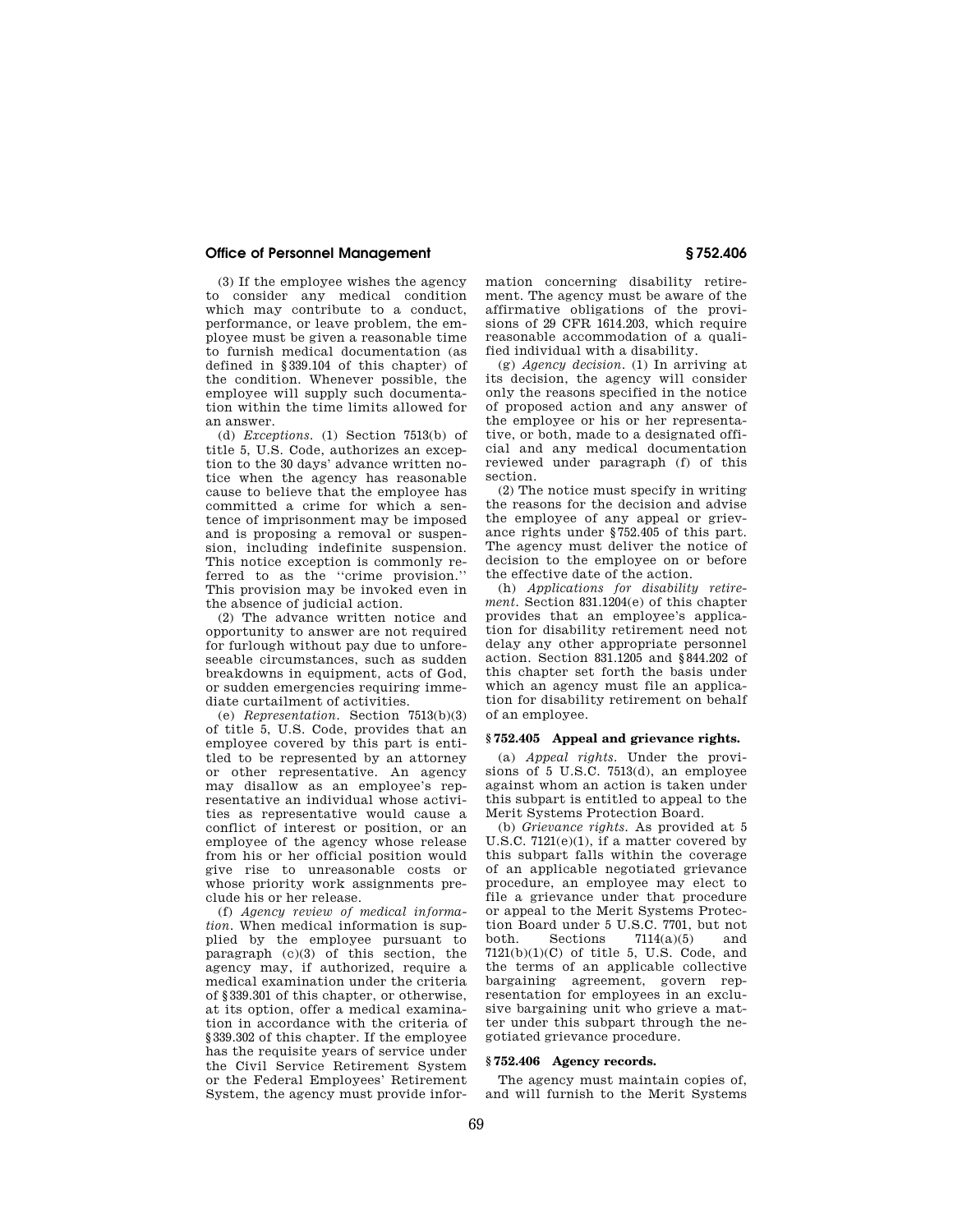Protection Board and to the employee upon his or her request, the following documents:

(a) Notice of the proposed action;

(b) Employee's written reply, if any; (c) Summary of the employee's oral reply, if any;

(d) Notice of decision; and

(e) Any order effecting the action, to-

gether with any supporting material.

# **Subpart E [Reserved]**

# **Subpart F—Regulatory Requirements for Taking Adverse Action Under the Senior Executive Service**

# **§ 752.601 Coverage.**

(a) *Adverse actions covered.* This subpart applies to suspensions for more than 14 days and removals from the civil service as set forth in 5 U.S.C. 7542.

(b) *Actions excluded.* (1) An agency may not take a suspension action of 14 days or less.

(2) This subpart does not apply to actions taken under 5 U.S.C. 1215, 3592, 3595, or 7532.

(c) *Employees covered.* This subpart covers the following appointees:

(1) A career appointee—

(i) Who has completed the probationary period in the Senior Executive Service;

(ii) Who is not required to serve a probationary period in the Senior Executive Service; or

(iii) Who was covered under 5 U.S.C. 7511 immediately before appointment to the Senior Executive Service.

(2) A limited term or limited emergency appointee—

(i) Who received the limited appointment without a break in service in the same agency as the one in which the employee held a career or career-conditional appointment (or an appointment of equivalent tenure as determined by the Office of Personnel Management) in a permanent civil service position outside the Senior Executive Service; and

(ii) Who was covered under 5 U.S.C. 7511 immediately before appointment to the Senior Executive Service.

**§ 752.601 5 CFR Ch. I (1–1–12 Edition)** 

(d) *Employees excluded.* This subpart does not cover an appointee who is serving as a reemployed annuitant.

## **§ 752.602 Definitions.**

In this subpart—

*Career appointee, limited term appointee,* and *limited emergency appointee*  have the meaning given in 5 U.S.C. 3132(a).

*Day* means calendar day.

*Suspension* has the meaning given in 5 U.S.C. 7501(2).

#### **§ 752.603 Standard for action.**

(a) An agency may take an adverse action under this subpart only for reasons of misconduct, neglect of duty, malfeasance, or failure to accept a directed reassignment or to accompany a position in a transfer of function.

(b) An agency may not take an adverse action under this subpart on the basis of any reason prohibited by 5 U.S.C. 2302.

#### **§ 752.604 Procedures.**

(a) *Statutory entitlements.* An appointee against whom action is proposed under this subpart is entitled to the procedures provided in 5 U.S.C. 7543(b).

(b) *Notice of proposed action.* (1) An appointee against whom an action is proposed is entitled to at least 30 days' advance written notice unless there is an exception pursuant to paragraph (d) of this section. The notice must state the specific reason(s) for the proposed action, and inform the appointee of his or her right to review the material that is relied on to support the reasons for action given in the notice.

(2) Under ordinary circumstances, an appointee whose removal has been proposed will remain in a duty status in his or her regular position during the advance notice period. In those rare circumstances where the agency determines that the appointee's continued presence in the work place during the notice period may pose a threat to the appointee or others, result in loss of or damage to Government property, or otherwise jeopardize legitimate Government interests, the agency may elect one or a combination of the following alternatives: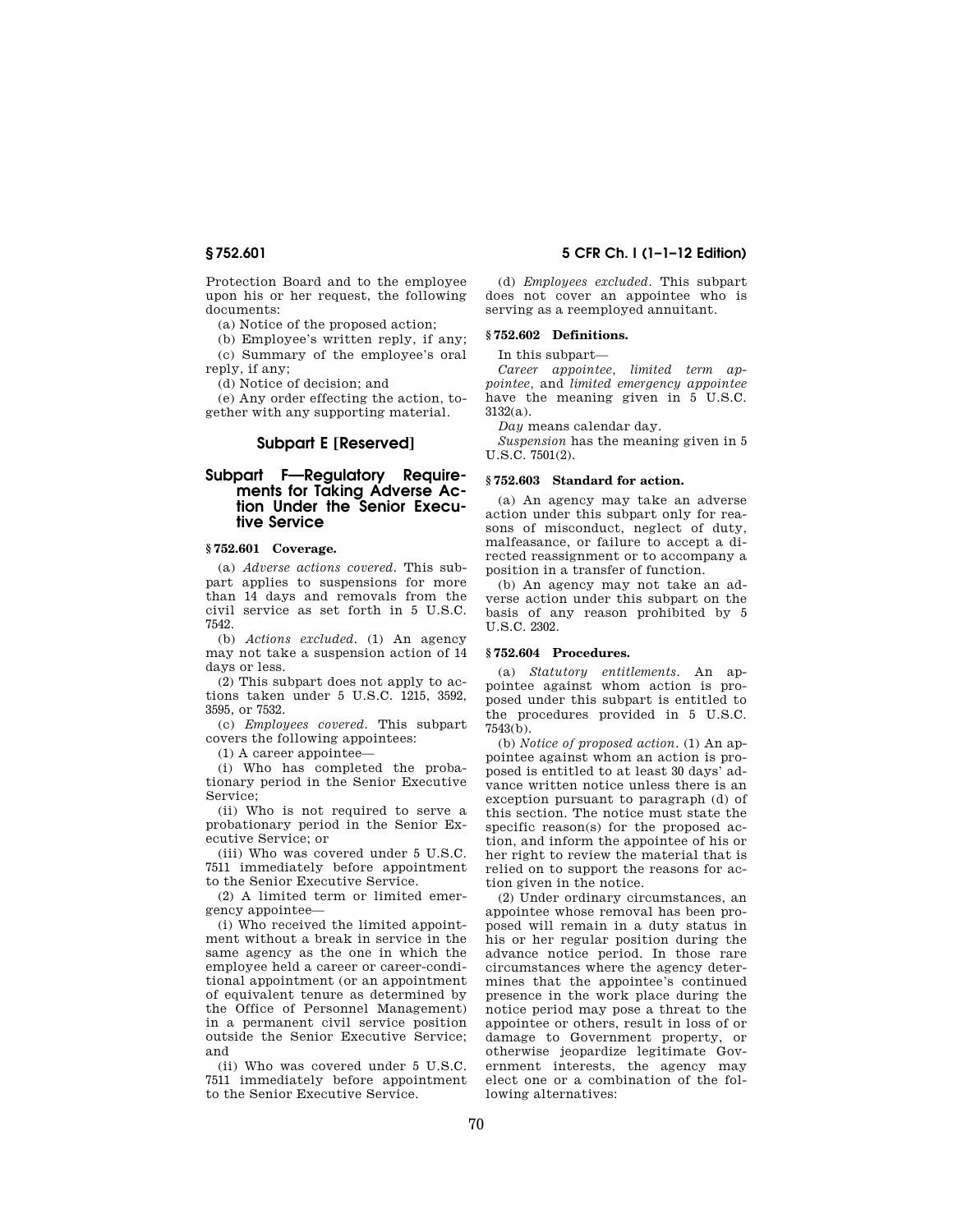(i) Assigning the appointee to duties where he or she is no longer a threat to safety, the agency mission, or Government property;

(ii) Allowing the appointee to take leave, or carrying him or her in an appropriate leave status (annual, sick, leave without pay, or absence without leave) if the appointee has absented himself or herself from the worksite without requesting leave;

(iii) Curtailing the notice period when the agency can invoke the provisions of paragraph (d) of this section; or

(iv) Placing the appointee in a paid, nonduty status for such time as is necessary to effect the action.

(c) *Appointee's answer.* (1) The appointee may answer orally and in writing except as provided in paragraph  $(c)(2)$  of this section. The agency must give the appointee a reasonable amount of official time to review the material relied on to support its proposed action, to prepare an answer orally and in writing, and to secure affidavits, if the appointee is in an active duty status. The agency may require the appointee to furnish any answer to the proposed action, and affidavits and other documentary evidence in support of the answer, within such time as would be reasonable, but not less than 7 days.

(2) The agency will designate an official to hear the appointee's oral answer who has authority either to make or to recommend a final decision on the proposed adverse action. The right to answer orally in person does not include the right to a formal hearing with examination of witnesses unless the agency provides for such hearing in its regulations. Under 5 U.S.C. 7543(c), the agency may in its regulations provide a hearing in place of or in addition to the opportunity for written and oral answer.

(3) If the appointee wishes the agency to consider any medical condition that may have affected the basis for the adverse action, the appointee must be given reasonable time to furnish medical documentation (as defined in §339.104 of this chapter) of the condition. Whenever possible, the appointee will supply such documentation within the time limits allowed for an answer.

(d) *Exception.* Section 7543(b)(1) of title 5, U.S. Code, authorizes an exception to the 30 days' advance written notice when the agency has reasonable cause to believe that the appointee has committed a crime for which a sentence of imprisonment may be imposed and is proposing a removal or suspension. This notice exception is commonly referred to as the ''crime provision.'' This provision may be invoked even in the absence of judicial action.

(e) *Representation.* Section 7543(b)(3) of title 5, U.S. Code, provides that an appointee covered by this part is entitled to be represented by an attorney or other representative. An agency may disallow as an appointee's representative an individual whose activities as representative would cause a conflict of interest or position, or an employee of the agency whose release from his or her official position would give rise to unreasonable costs or whose priority work assignments preclude his or her release.

(f) *Agency review of medical information.* When medical information is supplied by the appointee pursuant to paragraph  $(c)(3)$  of this section, the agency may, if authorized, require a medical examination under the criteria of §339.301 of this chapter, or otherwise, at its option, offer a medical examination in accordance with the criteria of §339.302 of this chapter. If the appointee has the requisite years of service under the Civil Service Retirement System or the Federal Employees' Retirement System, the agency must provide information concerning disability retirement. The agency must be aware of the affirmative obligations of the provisions of 29 CFR 1614.203, which require reasonable accommodation of a qualified individual with a disability.

(g) *Agency decision.* (1) In arriving at its decision, the agency will consider only the reasons specified in the notice of proposed action and any answer of the appointee or the appointee's representative, or both, made to a designated official and any medical documentation reviewed under paragraph (f) of this section.

(2) The notice must specify in writing the reasons for the decision and advise the appointee of any appeal rights under §752.605 of this part. The agency